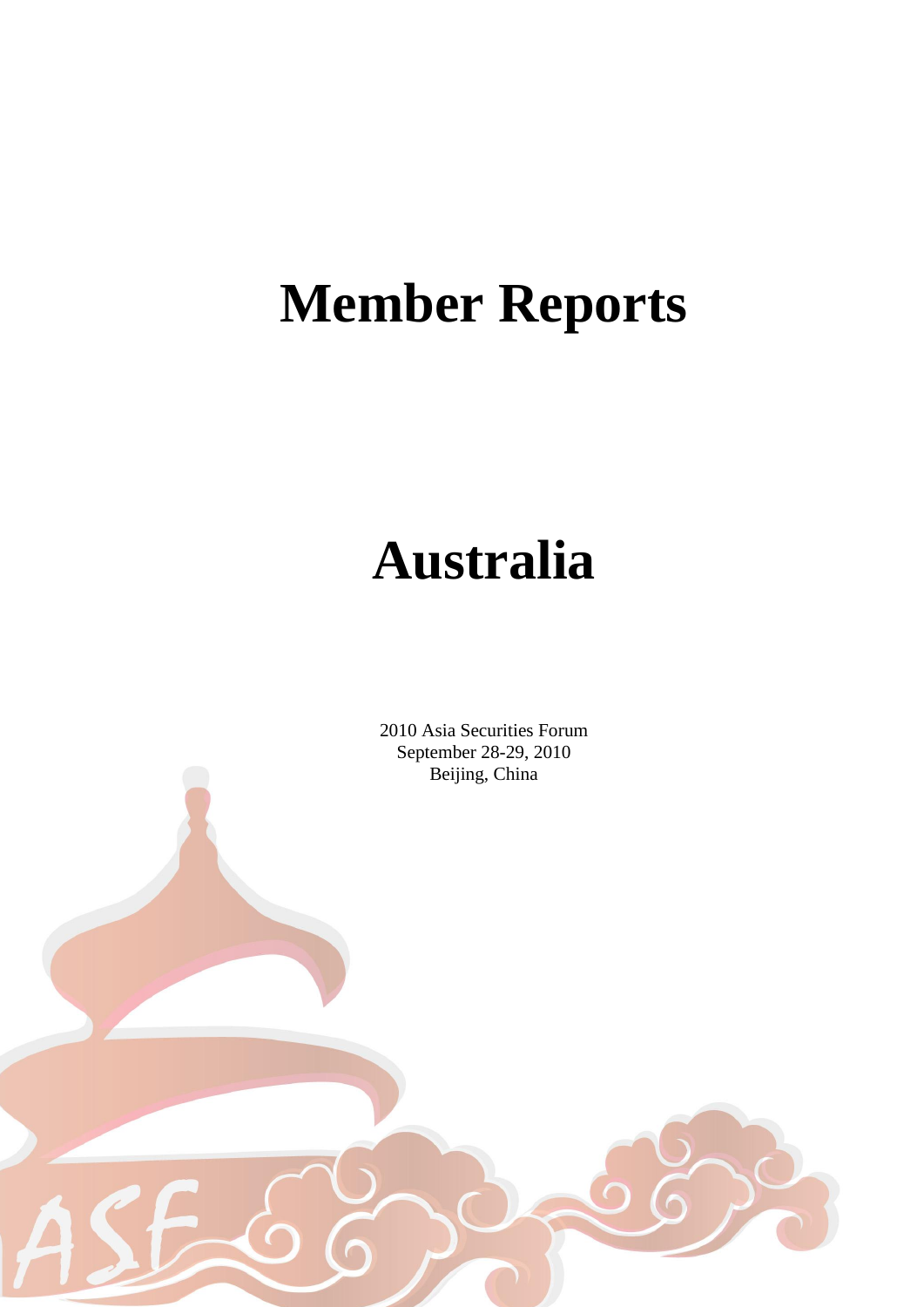

## **Country Report for Australia and Outline of the Securities Market**

### **Executive Summary**

This report is divided into three sections covering economic developments and the outlook, the performance of financial markets and other factors affecting prospects for financial markets in Australia.

#### **The Economy**

The Australian economy has performed well over the year, against a backdrop of recovering world output. The robust performance of the economy has been supported by fiscal stimulus, a strong labour market, a rebounding export market, and solid private consumption. The ongoing challenge for the economy is to maintain and improve upon the growth rates achieved over the year, by ensuring that projected growth in domestic demand will be sufficient to counteract the withdrawal of Government stimulus to the economy. Australia remains well placed to continue to benefit from its location in the world's fastest growing economic region.

#### **The Financial Markets**

Australia's financial markets have performed robustly in the most challenging environment for global markets over the past three years. Over the year, developments in domestic markets have reflected the broader recovery and substantial lessening of volatility in global markets. Money markets are liquid with the elevated pricing of risk experienced at the height of the financial crises falling substantially. Banks have been able to tap capital markets easily as the Government withdrew its guarantee scheme. Businesses have also tapped the equity market for funds substantially through the year.

#### **Industry Prospects**

The key development over the year has been the transfer of equity market supervision from the Australian Securities Exchange to the Australian Securities and Investments Commission. The new regulatory framework places Australia in a better position to meet the needs of a changing and increasingly complex landscape for market supervision, as well as the emergence of new trading platforms. The industry has also been monitoring the advancing work program of a number of international bodies focused on reform to the regulation of global financial markets, which will have a significant bearing on local market regulation.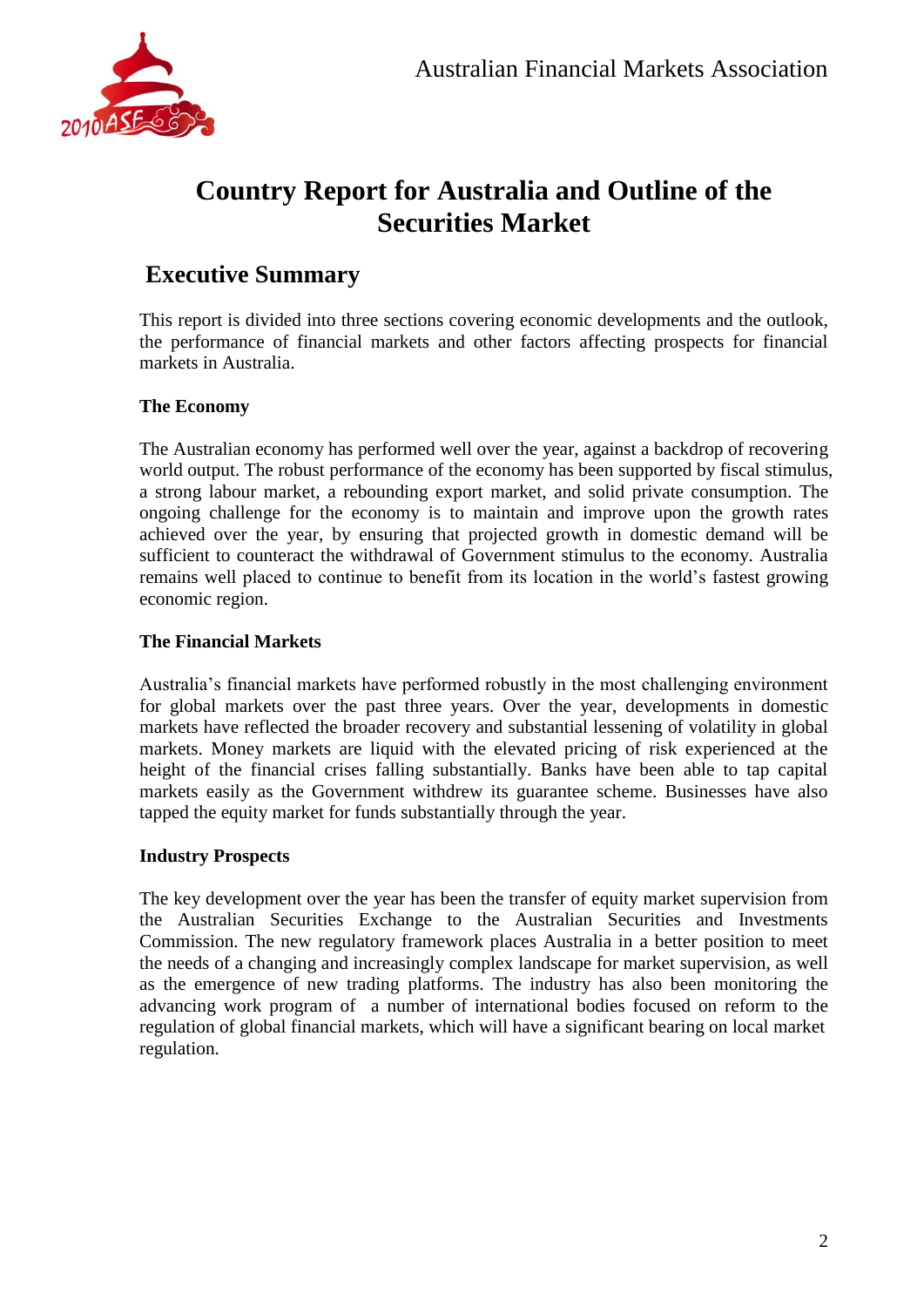

## **1. The Economy**

The Australian economy has performed relatively well over the past few years, which has been an intensely difficult and immoderate period of economic development internationally. The world economy appears to be on the track of recovery, albeit, an unevenly experienced recovery from the perspective of major advanced economies on the one hand, and emerging economies on the other. Australia is well placed to continue to benefit from its location in the world's fastest growing economic region, through a booming export market for commodities and further strengthening of trade relationships within the region.

#### Table 1

| Fiscal year $-12$ months to end-June                                                                               | 2006-07           | 2007-08           | 2008-09           | 2009-10           | $2010 - 11 \#$    |
|--------------------------------------------------------------------------------------------------------------------|-------------------|-------------------|-------------------|-------------------|-------------------|
| Economic growth (GDP, %)<br>Private consumption growth $(\%)$                                                      | 3.8<br>4.2        | 3.7<br>4.0        | 1.2<br>0.9        | 2.3<br>2.8        | 3.0<br>3.0        |
| Business investment growth (%)<br>Balance of payments                                                              | 7.3               | 15.3              | 4.8               | (3.1)             | 7.5               |
| Current a/c deficit (% of GDP)<br>AUD/USD (year-end)                                                               | 5.5<br>0.8487     | 6.3<br>0.9626     | 3.2<br>0.8114     | 4.4<br>0.8523     | 3.0<br>n/a        |
| Inflation (yearly growth, %)<br>- Consumer price index<br>- Underlying rate of CPI                                 | 2.1<br>2.6        | 4.5<br>4.2        | 1.5<br>2.5        | 3.1<br>2.8        | 2.8<br>n/a        |
| Employment growth (yearly growth, %)<br>Unemployment rate (June quarter, %)<br>Wage price index (yearly growth, %) | 3.1<br>4.3<br>4.0 | 2.9<br>4.2<br>4.2 | 0.2<br>5.8<br>3.8 | 2.9<br>5.1<br>3.0 | 2.3<br>5.0<br>3.8 |

#### **Economic Conditions and Outlook**

Forecast  $(\#)$  average year outcome for *each* item; from the Commonwealth (Federal) Government Economic Outlook.

#### **1.1 Economic Growth**

The economy grew by 2.3 percent in the 2009-10 financial year compared with a 1.2 percent growth in output the previous year. The improvement in economic activity is reflective of the further recovery in the global financial system from the dislocation experienced in late 2008 and early 2009. The significant fall in world output during this period demonstrates the strong linkages between financial markets and the real economy, and the implication that further improvements in global economic activity will be strongly dependent on the maintenance of stability in financial markets.

The robust performance of the Australian economy has benefited from a broader recovery of global economic growth, which is improving from the position of negative growth in 2009 more quickly than expected. The global economy has been driven by the strong performance of the Asian economic region, with robust growth rates experienced since mid-2009. The major advanced economies are also showing signs of recovery, albeit at a slower pace, as financial conditions improve and bank lending constraints ease. There was a period of heightened volatility in financial markets over the months of May and June earlier this year in response to concerns about fiscal stability in Europe. This period of risk aversion has since abated, with the establishment of new fiscal consolidation programs in Europe.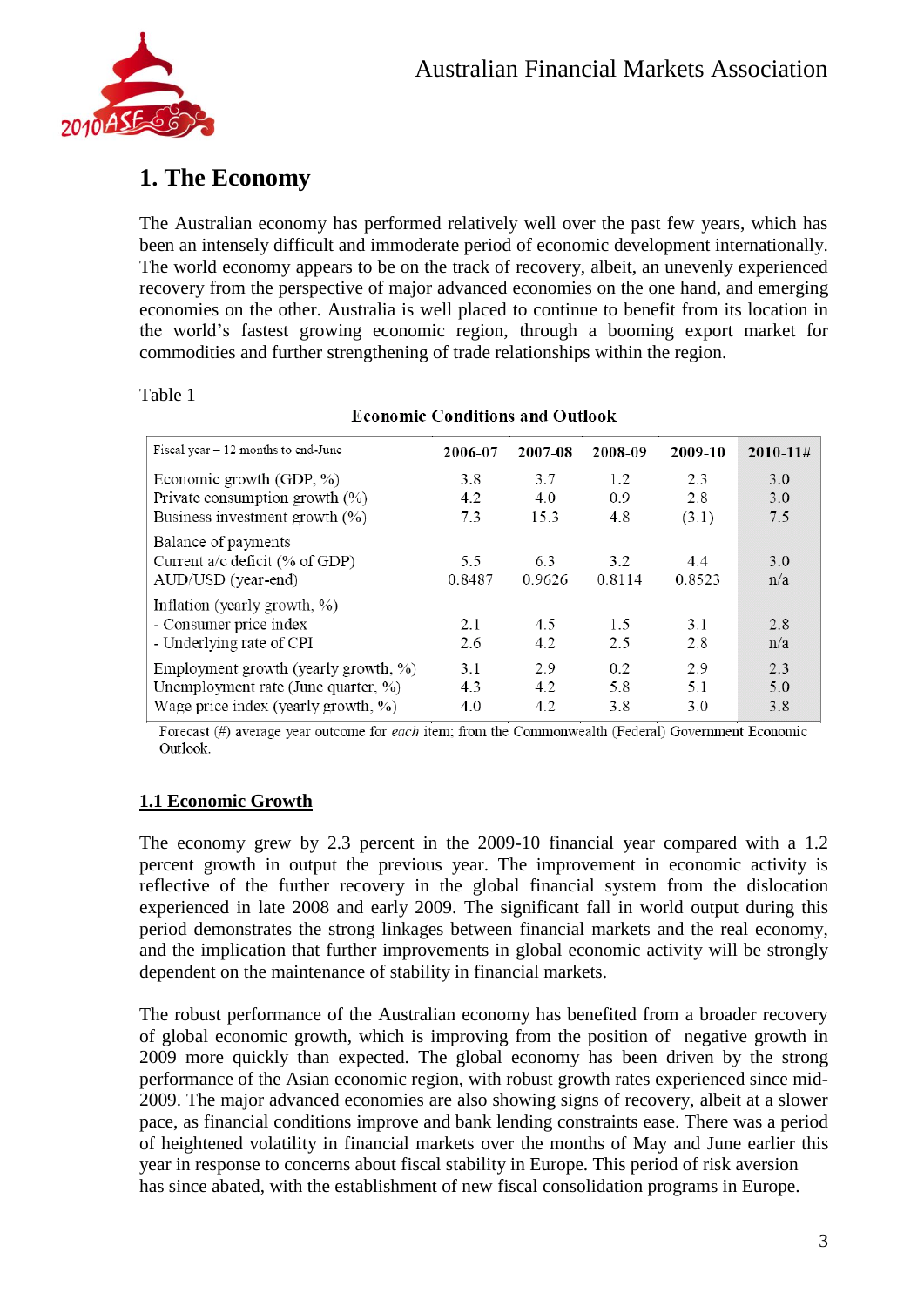### Australian Financial Markets Association



Whilst domestic GDP growth over the past two years represents the weakest economic outcomes since the recession in the early 1990s, the Australian economy has performed well through the duration of the global financial crisis relative to other advanced economies. The Australian GDP growth rate in 2009 is 4.5 percent above the advanced economy average. The relative strength of the Australian economy is attributable to the health of the domestic financial sector, with the major Australian banks continuing to report solid profits during the financial crisis. The economy has also been supported by robust economic growth in the economies of key trading partners, most notably China. Recent estimates suggest that Australia's major trading partners have grown by about 6 percent over the year.

#### Graph 1



Despite the increased volatility in global financial markets in recent months, the outlook for the economy remains positive. The economy is forecast to grow by 3 percent in 2010-11 and a further 3.8 percent in 2011-12. This positive outlook is supported by a projected boost to the expected terms of trade due to the rising prices for Australia's commodity exports. The global recovery is creating a strong demand for these commodities, and with the world economy projected to grow by 5.5 percent in 2010 and a further 4.7 percent the following year, the commodities export market is expected to continue its strong performance. The economy is expected to get close to full capacity utilisation with strong business investment forecast for the near future.

The recent and ongoing issues with sovereign debt levels and banking sector weakness in the European region presents downside risk to the global economic outlook. Uncertainties over the fiscal position of any of the major advanced economies could bring about renewed volatility in financial markets. As well, the uncertainty over US growth prospects contributes to the downside risk, although the latest IMF projections indicate a positive growth rate is expected for 2010. On the other side of the spectrum, downside risk is also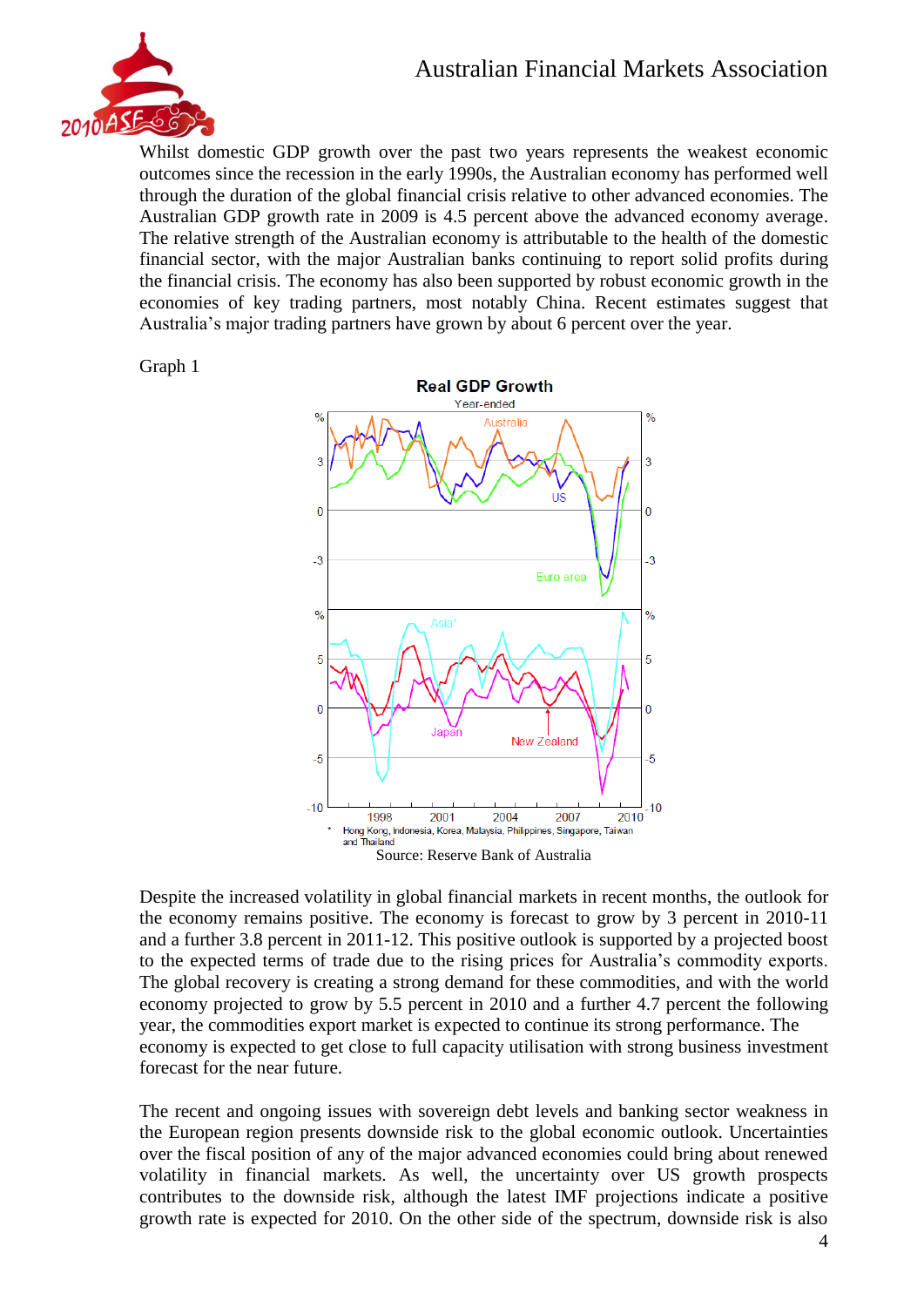

presented by concerns that the pace of growth in emerging economies cannot be sustained as there is an increasing build up of inflationary pressure. However, there are signs that this growth is moderating somewhat, with most economies moving to tighten monetary policy.

A number of factors counter these risks, and support the projection of a robust economic performance for Australia over the next two years. From the domestic perspective, the relatively strong fiscal position; stability of the banking sector; solid trading position within the region; and continued labour market strength will contribute to stronger economic growth in the near to medium term.

#### **1.2 Political Developments**

The key political development over the year was the federal government election held in August. The outcome of the election was a hung parliament, in which neither of the major parties won a sufficient number of seats in the lower house (the house of government) to form government. The August elections resulted in the first hung parliament in 70 years. At the time of writing, the incumbent Government, the Australian Labor Party, has only managed to form government with the support of a minor party and two independent Members of Parliament. The election of a minority Government presents a unique political environment for Australia, possibly introducing a level of policy complexity and uncertainty.

With the new Government having just been formed, the status of previously announced policy reform is still unclear. This includes policy reforms announced by the Government earlier this year as part of its strategy to develop Australia as a financial centre, incorporating taxation reform such as the removal of interest withholding tax on foreign borrowings by banks and the creation of an Asian region funds passport. Other key taxation reforms announced by the previous Government yet to be confirmed includes a new tax on resource sector profits, a reduction in the company tax rate, and the lowering of tax on savings.

Prior to the election, the Government enacted a number of key reforms affecting the securities industry, including the transfer of market supervision from the Australian Securities Exchange (ASX) to the Australian Securities and Investments Commission (ASIC). ASIC assumed responsibility for direct supervision of Australia's equities and futures markets on 1 August.

#### **1.3 Exchange Rates**

The Australian dollar trended upwards over the year, with the AUD appreciating by 9 percent over the USD. Against other major currencies, the dollar was up 17 percent against the Sterling, up 19 percent against the Euro, up 8 percent against the Renminbi and down 1 percent against the Yen. From a trade-weighted perspective, the Australian dollar has appreciated by 6 percent over the past year, which is 19 percent higher than the post-float average, and a 35 percent rise from a trough in February 2009.

The robust performance of the export market and the rising terms of trade have supported the currency over the year. The appreciation of the Australian dollar is also attributable to the general strength of the economy and the widening of interest rate differentials globally.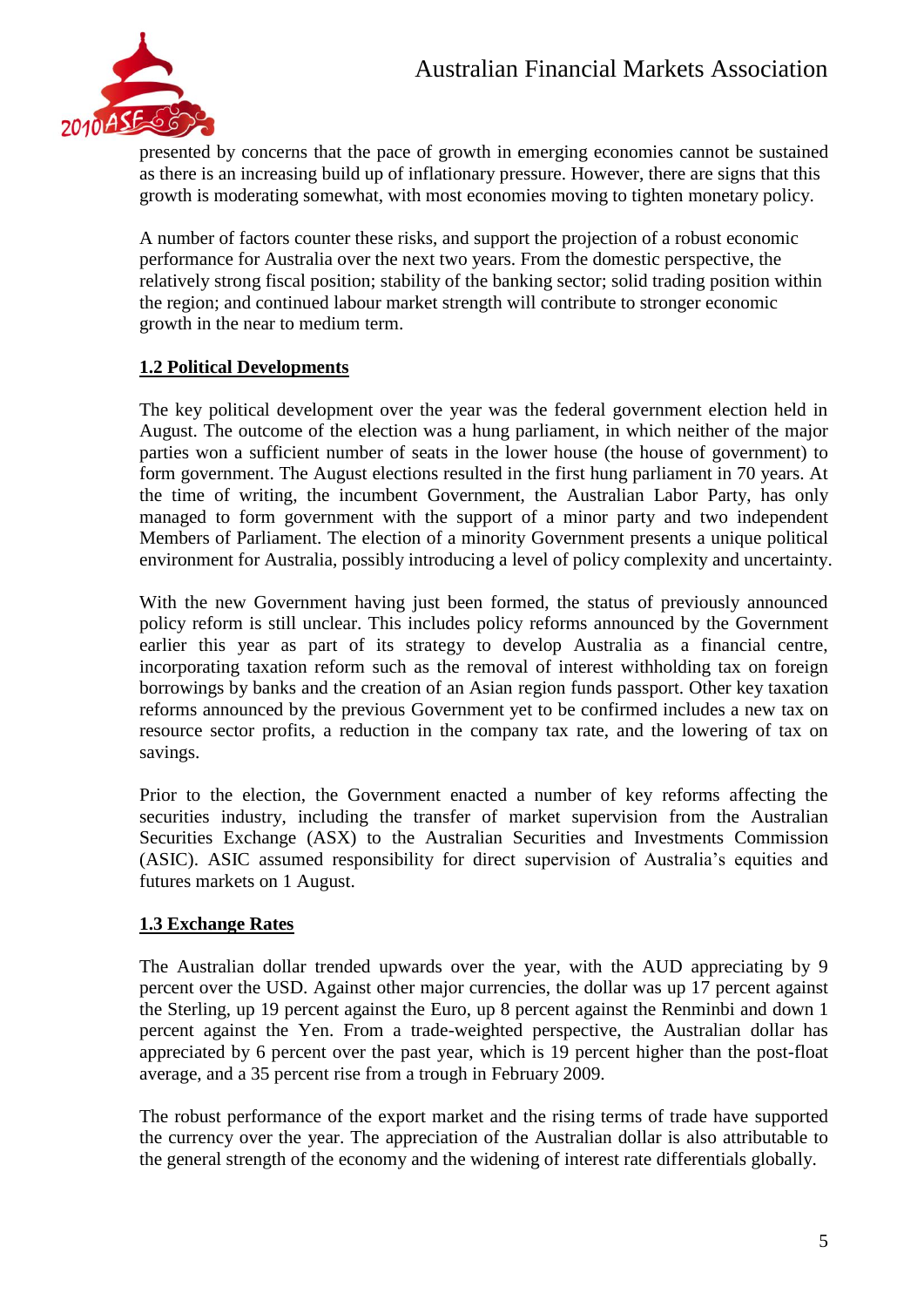



Volatility in the currency rose to its highest levels since the financial crisis in May 2010, but has since abated. Even so, volatility remains high relative to its long-run average.

#### **1.4 Consumption and Investment**

Private household consumption grew by 2.8 percent in 2009-10, compared with 0.9 percent the previous year. The growth in private consumption over the year in part reflects the significant fiscal stimulus measures that were introduced to boost consumer confidence. These stimulus measures have contributed to the continued growth of household incomes over the past 2 years.

The fall in consumer confidence during the downturn was significant, but picked up quickly with the support of improvements in labour market conditions, as well as a recovery in household wealth with increases in equity and house prices over the year. Household net worth is estimated to be more than 20 percent higher than the trough recorded in early 2009. Consumption has continued to grow modestly over recent months, despite a withdrawal of significant fiscal stimulus and rising interest rates. The more modest consumption growth rates recorded over the past 2 years is indicative of a more cautious approach to finances taken by households relative to behaviour over the past decade, which is reflected in above decade average household savings rates.

Household consumption, which is well below pre-crisis levels, is expected to continue to recover over the near term, with measures of consumer confidence above long-run average levels. Household consumption will be supported by a strong labour market, continued improvements in consumer confidence and higher asset prices.

Business investment contracted by 3.1 percent in 2009-10, compared with a 4.8 percent growth in 2008-09 and 15 percent the previous year. Nevertheless, total business investment as a percentage of GDP, at 16 percent, is high by international standards. Relatively favourable economic conditions, strong profits and overall moderate gearing preceding the financial crisis meant that businesses were generally in a good position to meet the challenging environment over the past 2 years. There are signs that business investment is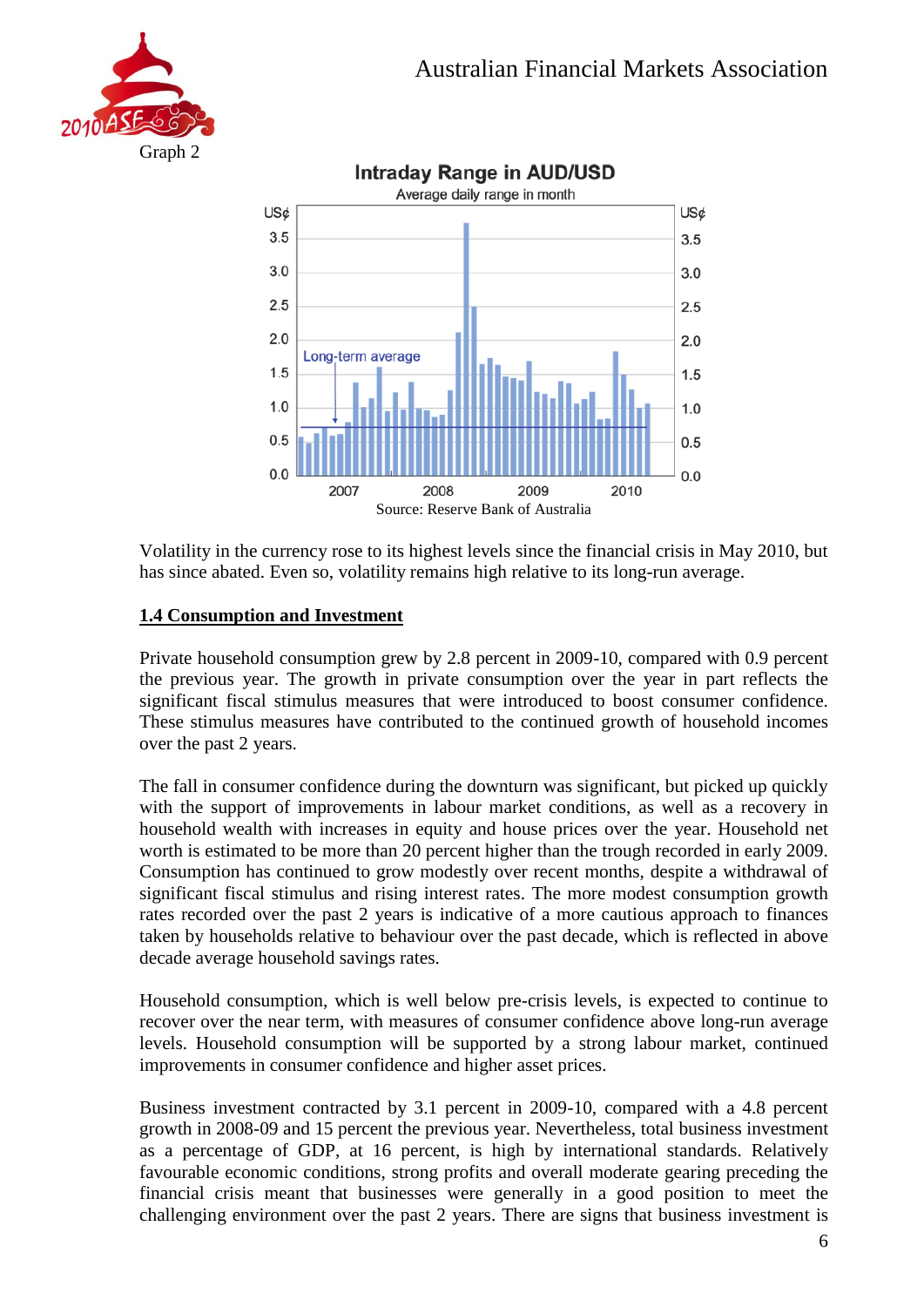

starting to pick up, with survey measures of business confidence and conditions at above long-run averages since late 2009.

Business investment is projected to increase by 7.5 percent in 2010-11. Business investment will be led by investments in new machinery and equipment. In the mining sector, engineering construction has been projected to grow by 19 percent in 2010-11 and more than 20 percent the following year. In addition, the tighter credit supply conditions since the financial crisis appear to be moderating, and the resultant additional funding options open to businesses should support the positive business investment projection.



Graph 3

Overall, the greater spending caution displayed by households and the supportive environment for business investment suggests that domestic demand is likely to be driven by business investment, rather than private consumption, over the near to medium term.

#### **1.5 Inflation**

The Consumer Price Index (CPI) grew by 3.1 percent over 2009-10, compared with 1.5 percent in the preceding year. The underlying measure of inflation, which excludes volatile items, also recorded an increase to 2.8 percent from 2.5 percent the previous year. The underlying rate of inflation is within the Reserve Bank of Australia's (RBA) inflationary target band of  $2 - 3$  percent.

The historically low level of inflation recorded in 2008-09 was due to a reversal of economic activity from full capacity utilisation pre financial crisis to a significant drop in investor and consumer confidence in line with the spike in financial market volatility. Underlying inflation, whilst significantly increasing through the year, is still well below the peak of 4.5 percent recorded in September 2008. Inflationary pressure was contained through the year, with very modest wage growth and a fall in production prices.

Headline and underlying inflation are expected to each be 2.8 percent through the year to June 2011 and 2012. The upside risk to this projection is upward inflationary pressure from expectations that the economy will near full capacity in 2010-11 and 2011-12.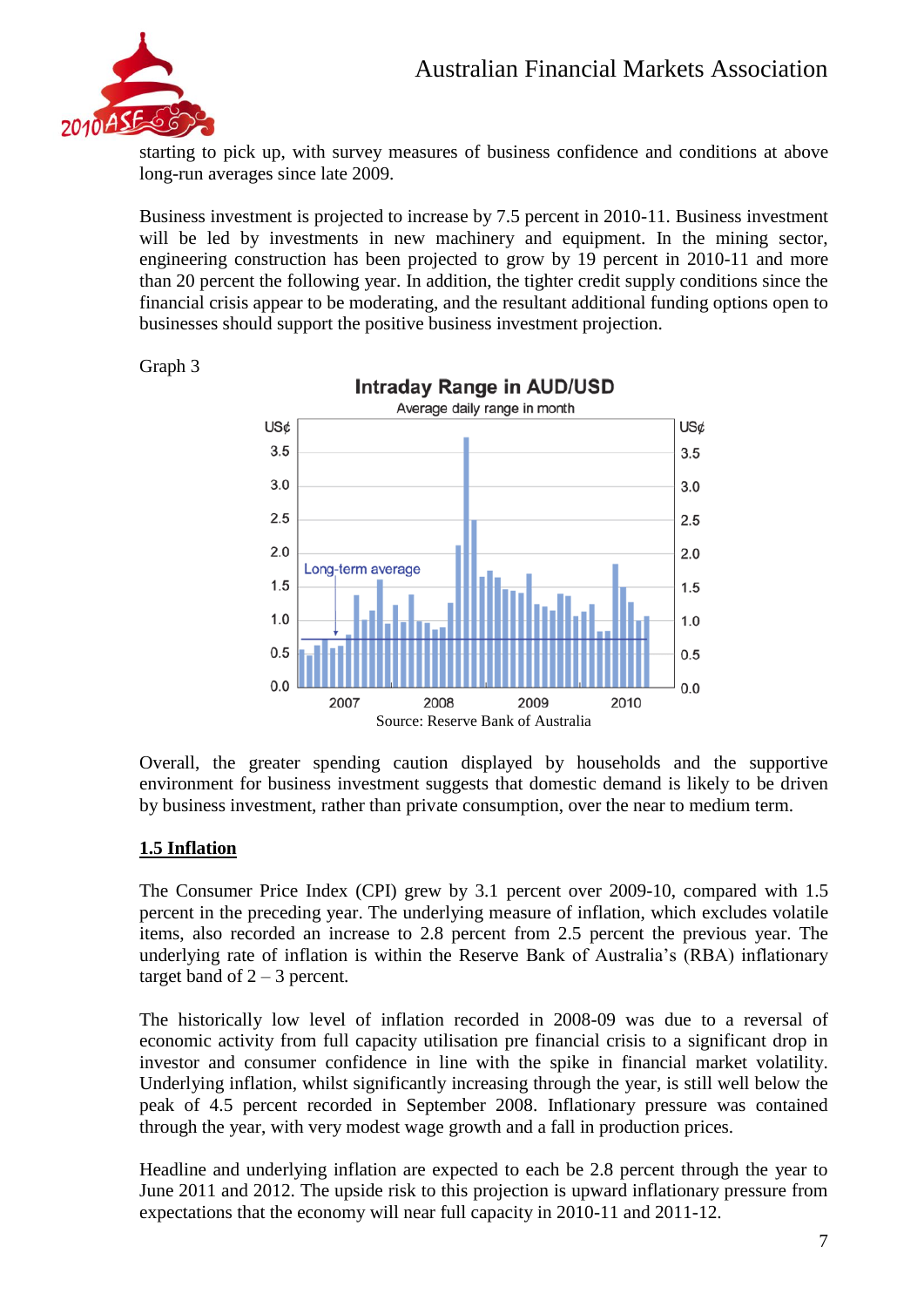

#### **1.6 Government Finance, Balance of Payments and the Labour Market**

The Australian government ran a budget deficit in 2009-10, estimated to be around \$55 billion or 4.2 percent of GDP, as it implemented a significant fiscal stimulus package to support the economy.

The Government has announced a budget strategy to reduce the deficit in 2010-11 to \$40.4 billion or 2.8 percent of GDP and to return the budget to surplus in 2012-13. This projection places the Government budget ahead of any major advanced economies, whose collective deficit has been forecast by the IMF to be 6 percent of GDP in 2012. Net Commonwealth Government debt is expected to peak at 6 percent of GDP in 2011-12, which is modest by international standards.

Exports grew by 0.6 percent in 2009, contrary to expectations that exports would fall by more than 6 percent in line with the experience of global export markets. The export market picked up sharply in the first half of 2010, increasing by 6% - mostly due to growth in resource exports. Commodity exports have been supported by rising commodity prices over the year, with contract prices for iron ore and coal increasing by 140 and 75 percent respectively. Non-commodity exports have not performed as well, remaining below the precrisis peak. Exports of elaborately transformed manufactures fell by 21 percent in 2008-09 and a further 3.5 percent in 2009-10 in response to a collapse in global demand.

Over this period, the value of imports was slightly higher than exports, which contributed to a higher current account deficit of 4.4 percent of GDP in 2009-10. The current account deficit in expected to narrow in 2010-11, with expectations that the terms of trade will continue to be favourable.

The export market is expected to perform robustly over the near term, driven by non-rural commodity exports. Rural exports are also expected to contribute to overall volume growth, with farm production increasing over the year. The positive outlook for exports will also be supported by an expected recovery in the market for elaborately transformed manufactures, exports of which are forecast to increase by 4 percent in 2010-11.

Solid domestic demand and a strong currency are expected to increase imports significantly in 2010-11 and 2011-12. Import growth is expected to be broad-based, but led by capital equipment imports associated with resource sector construction.

There was a small decline in the terms of trade in 2009-10, estimated to be around 3 percent, reflecting the impact of the financial crisis on commodity prices. However, the terms of trade is forecast to increase by 17 percent in 2010-11 to around the highest levels on record, primarily due to rising contract prices for iron ore and coal. This is not expected to be sustained in 2011-12 as increased global supply should act to moderate pricing pressures. Even so, the terms of trade is expected to remain at high levels over coming years.

The labour market has performed strongly over the past 2 years. The global downturn did not appear to have a material or sustained impact, with unemployment peaking at 5.8percent. The unemployment rate of 5.1 percent in the June quarter is lower than any of the major advanced economies. The supply of labour continues to grow, driven by good growth in the working-age population. The unemployment rate is expected to fall further in 2010-11 and down to 4.8 percent in late 2011-12. Business survey measures of hiring intentions are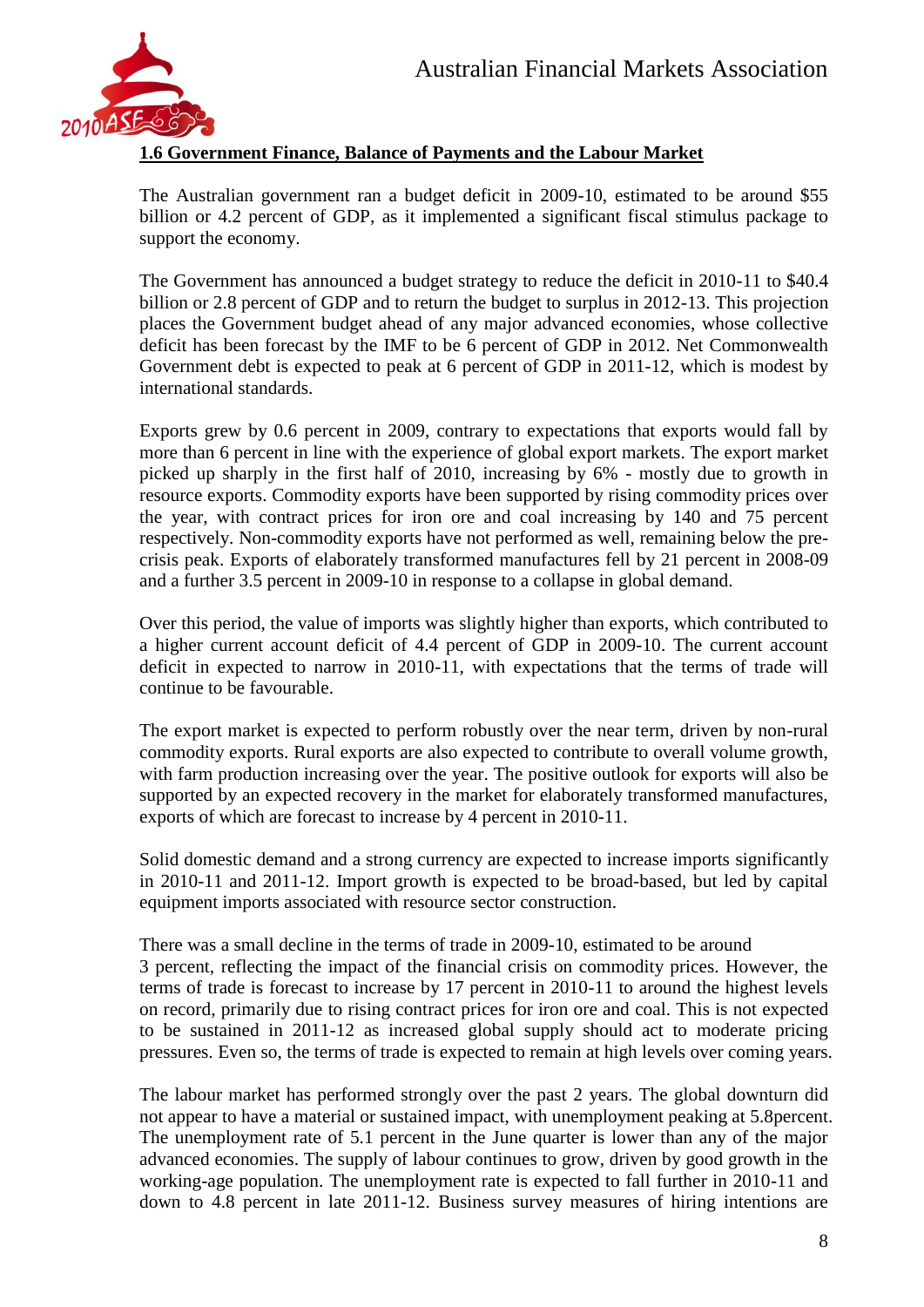

above average levels, which suggest continued employment growth will be sustained by solid labour demand.

## **2. Outline of the Securities Markets**

#### **2.1 Price Trends of Equities**

Equity market values have been trending upwards over the past year in line with global equity price movements. The ASX 200, the benchmark index for the Australian share market, is up by 44 percent since the trough at the height of the financial crisis. The index peaked in April, but has since recorded a slight deterioration mirroring global market reactions to concerns about the sustainability of sovereign debt levels. The ASX 200 is currently around 30 percent below the pre-crisis peak in 2007.

Graph 4



The financial and resource sectors have contributed significantly to equity value appreciation over the year. Bank share prices in Australia are less than 20 percent below mid-2007 levels, whereas banking sector share prices in the US, UK, Euro area and Japan are 50 percent or more below. Over the year, daily market volatility returned close to historical trends and substantially lower than levels experienced in 2008-09.

There was a marked improvement in reported business conditions and profitability for listed companies over 2009. Underlying profits for listed non-financial ASX 200 companies were around 20 percent higher in the second half of 2009, compared with the preceding first half of the year. Looking into the near future, resource companies' earnings, in particular, are expected to recover strongly in 2010-11 with an expected increase of around 45 percent over 2009-10 profits. These strong profit projections contribute to a positive outlook for share prices in the near term.

#### **2.2 Trends in Interest Rates**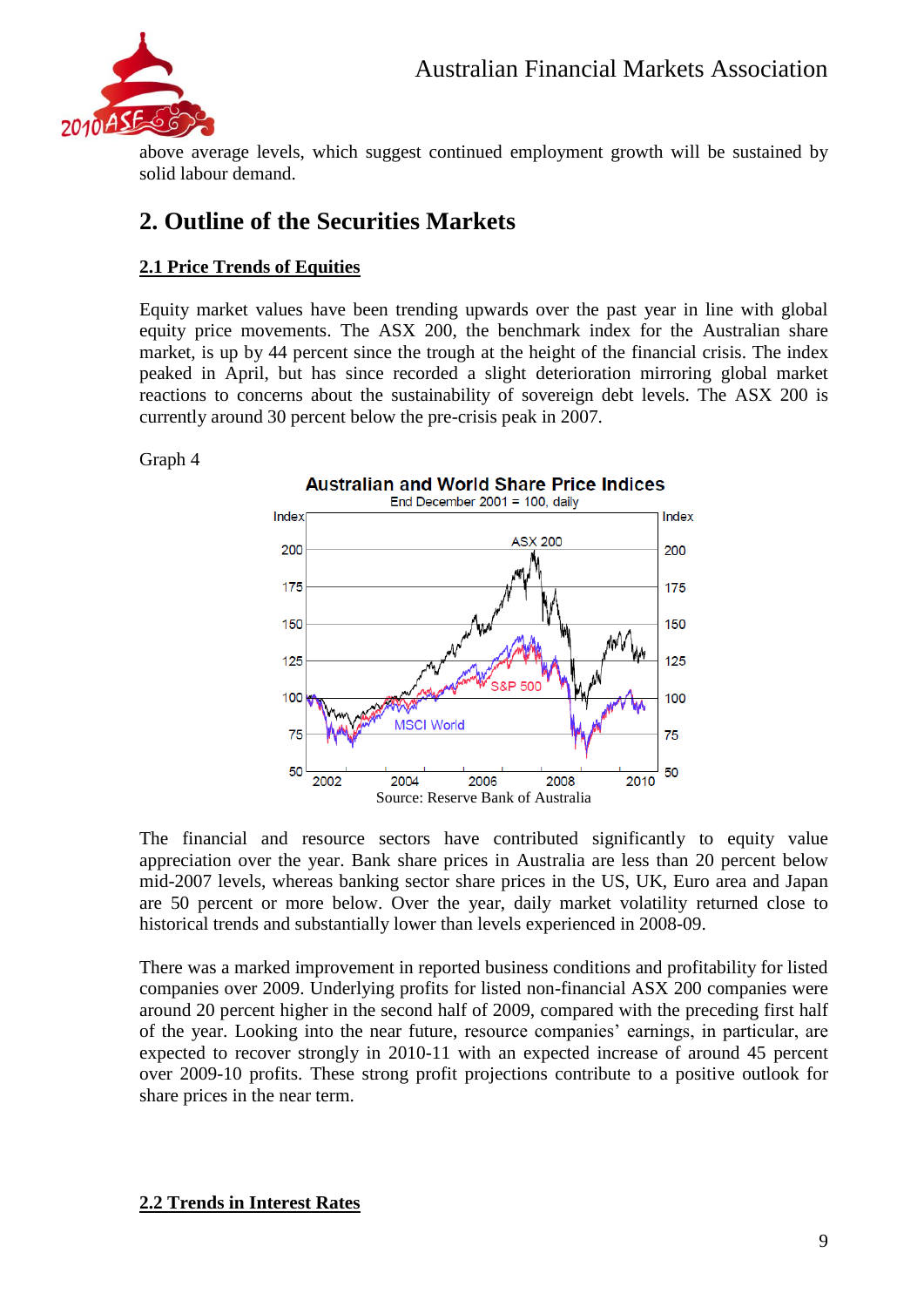

Graph 5

The Reserve Bank of Australia (RBA) has been tightening policy rates since October 2009. Since then the cash rate has been increased by 150 basis points to 4.5 percent. The tightening of monetary policy over the year has been in response to continued solid growth in consumption, strong labour market conditions and rising commodity prices putting upward pressure on inflation.

In recent months, the RBA has indicated the economy has demonstrated less spare capacity than earlier projected, which may lead to greater inflationary pressure. Financial markets have priced in a slight chance that the policy rate may be tightened further this year.

In the money market, yields have closely tracked changes in the cash rate. Bank bill spread to overnight indexed swaps (OIS), a measure of banking system credit risk, has continued to trend downwards since the sharp spike in late 2008 and early 2009. Spreads in the money market rose in May in response to increased global market volatility over that period, but has since narrowed.

In the bond market, yields for bonds issued by the federal Australian Government have risen since the sharp fall during the financial crisis as investors led a flight to quality. For example, 3-year Commonwealth Government Securities yields was up over 70 percent in April 2010 from a low point in February 2009. Government bond yields have been trending lower in recent months in response to concerns about global economic conditions. From a historical perspective, Australian Government bond yields have mirrored global markets by trending lower over the past 10 years. Global government bond yields at the short and long maturity spectrums are currently at historically low levels.



In the non-Government bond market, pricing was severely affected during the height of the financial crisis, despite all security classes performing well from a credit perspective. Spreads have fallen dramatically over the year, but remain noticeably higher than pricing levels pre-crisis.

#### **2.3 Activity Levels in the Markets for Stocks and Bonds**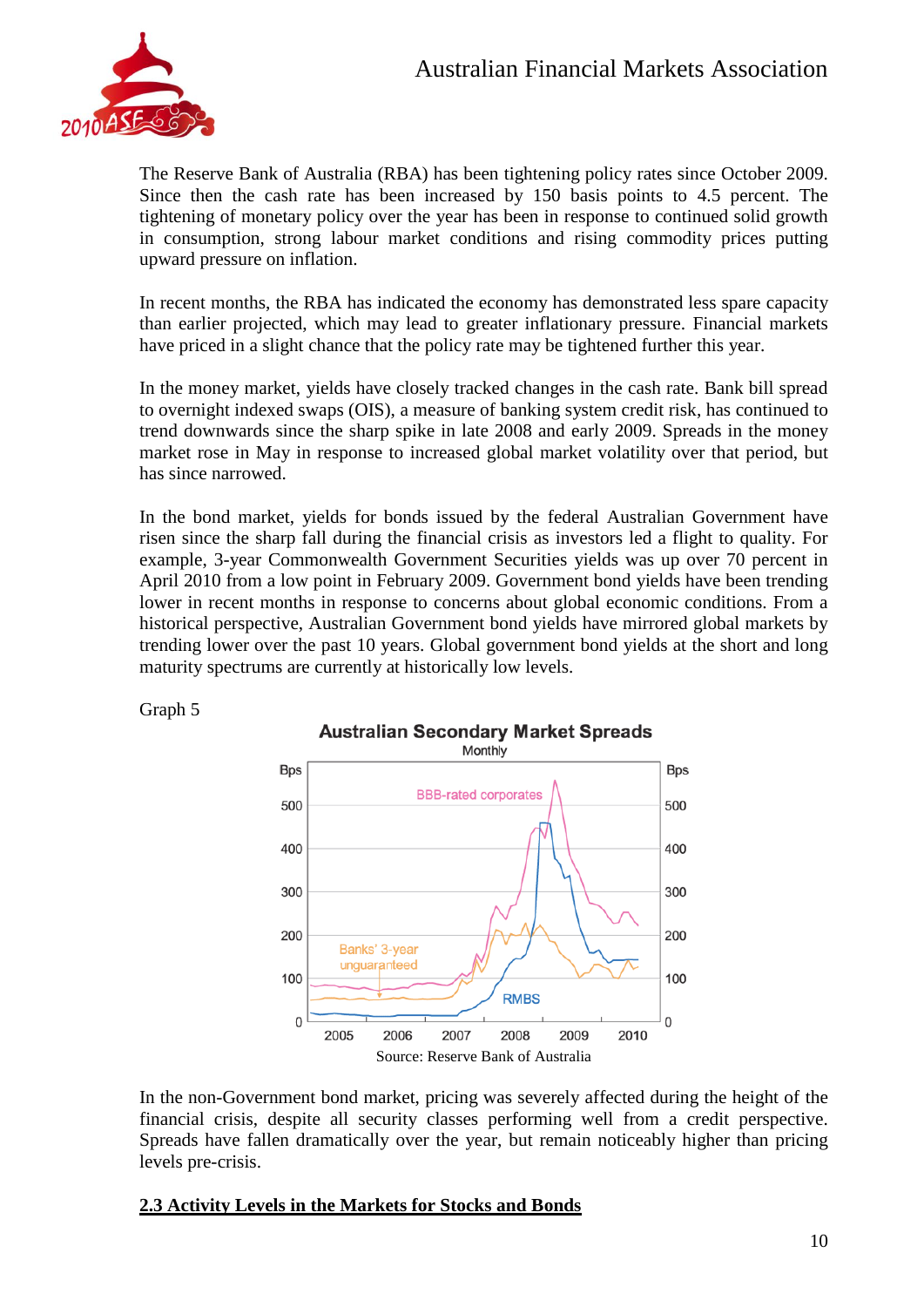

In conjunction with the appreciation in equity values, share turnover of \$1.3 trillion on the Australian Securities Exchange (ASX) was up 20 per cent in 2009-10 from the previous year. The boost in turnover resulted from an increase in the daily average number of trades as well as an increase to the average value traded by 24 and 21 percent respectively.

The turnover in exchange-traded share options recorded a steeper rise, taking overall exchange-traded equities to over \$1.8 trillion. The rebound in share turnover reflects greater investor confidence over the year, as reflected in a slightly improved take-up of margin loans over the past few months. Nevertheless, current gearing levels are low by historical standards

The secondary market for trading debt securities was also up by over 18 percent in 2009-10 from the previous year. This increase in turnover is mostly attributable to a higher level of trading activity in derivative markets, most noticeably in overnight indexed swaps (OIS) which recorded a turnover increase of over 190 percent as market participants anticipated cash rate increases and positioned themselves accordingly. Notable rises were also reported in both Government and non-Government debt securities, increasing by 17 and 37 percent respectively, reflecting higher levels of Government debt on issue and some return of investor confidence in private sector debt.

#### **2.4 Activity Levels in Equity and Debt Capital Markets**

The equity raising market has recorded another buoyant year of activity, with a total of \$77 billion raised over 2009-10. This follows a record of \$90 billion raised on the equity market the previous year. The large increase in equity capital raising over the past 2 years reflect strong issuance by banks, as well as corporates that have sought to deleverage their balance sheets. As a point of comparison, the average amount of equity capital raised in the preceding three years was just under \$64 billion.

Secondary capital issuance, of over \$65 billion, dominated equity raisings through the year. Equity raising activity via initial public offerings was also buoyant, with 93 new listings in 2009-10 compared with 45 the previous year. Around half of the newly listed companies were from the resources sector. The new listings brought about an increase in market capitalisation of \$11.5 billion to a total of over \$1.3 trillion as at the end of August 2010.

The value of bonds issued by the federal Government in 2009-10 amounts to over \$52 billion, which brings the amount on issue to \$127 billion as at June 2010. Total Government bonds on issue nearly doubled over 2009, as the Government introduced a fiscal stimulus program to boost the economy. Whilst the Government has announced a strategy to exit the current budget deficit and stimulus measures are being wound down, market expectation is that any material reduction in the budget deficit will take time to achieve and ongoing issuance within the near term is likely.

Debt raising in the capital markets for non-government participants was led by financial intermediaries. In line with the Government's withdrawal of its wholesale funding guarantee scheme in March 2010, non-guaranteed bank securities increased 102 percent, while guaranteed bank securities fell 40 percent. The large increase in issuance is largely due to banks seeking to lengthen the maturity of their wholesale funding portfolios as they shift out of short-term debt. The significant spike of bank bond issuance is also explained by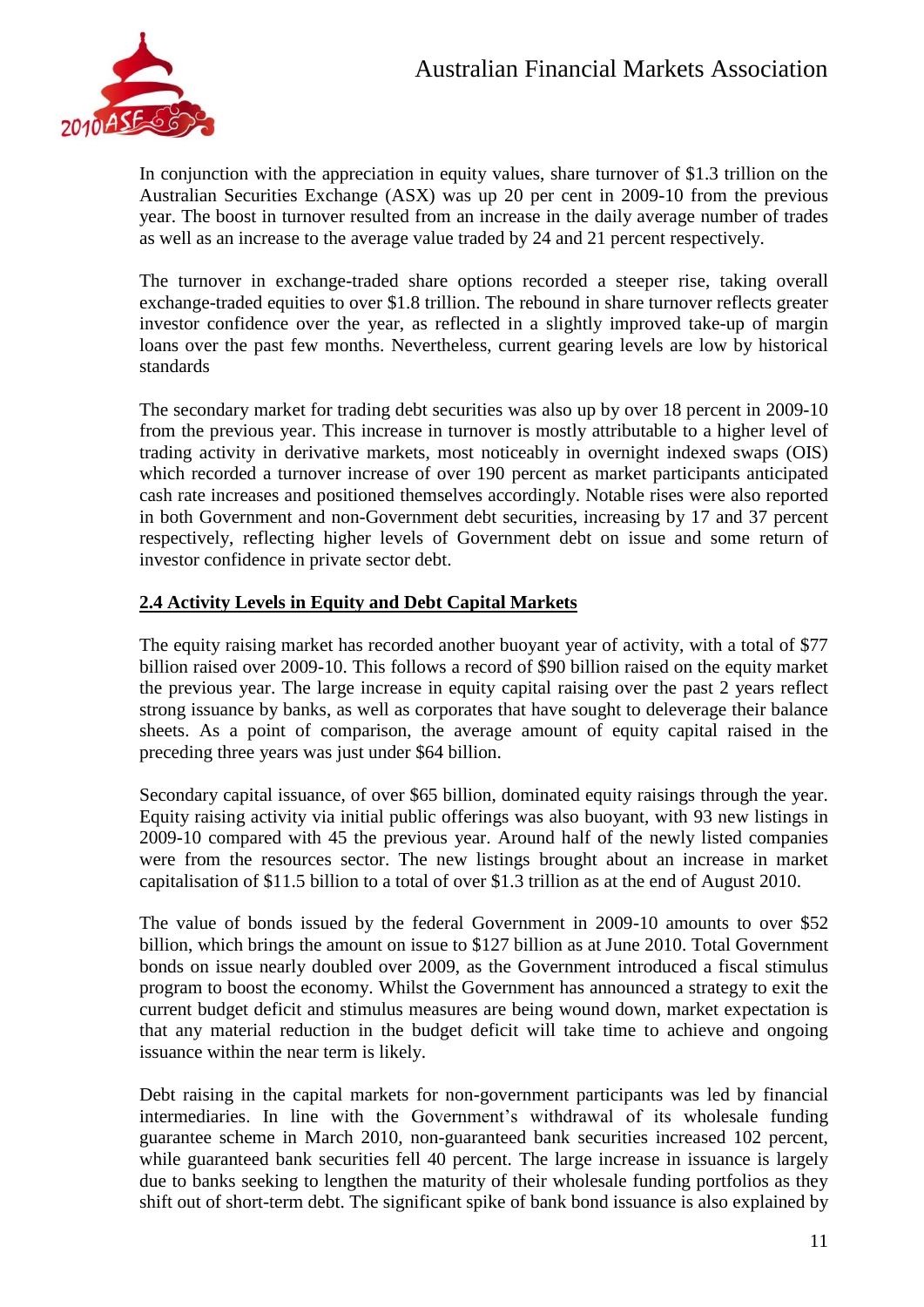

an increased funding need as the domestic banks took on a greater share of funding household mortgages previously funded by a buoyant residential mortgaged-backed securities (RMBS) market. The banks have been able to access a diverse range of markets and currencies. A large proportion of bank bond issuance has been offshore.

Graph 6



The corporate bond market has also performed well over 2009-10, with issuance up 31 percent as investor confidence in the domestic economy returned. RMBS issuance was also up, by 72 percent, although a large portion of this issuance was bought by the Australian Office of Financial Management (AOFM) to stimulate market activity and to support competitive mortgage lending. Even so, demand for new issuance of these securities has been strengthening and the market continues to be supported by the relatively high quality of collateral underlying securities.

| Australian Non-government Bonds Outstanding |                             |        |                           |        |                                    |                     |  |  |  |  |
|---------------------------------------------|-----------------------------|--------|---------------------------|--------|------------------------------------|---------------------|--|--|--|--|
|                                             | Outstanding<br>(\$ billion) |        | <b>Share</b><br>(percent) |        | Average annual growth<br>(percent) |                     |  |  |  |  |
|                                             | $_{\text{Jun}}$ 07          | May 10 | Jun 07                    | May 10 | $Jun 97 -$<br>Jun 07               | Jul $07-$<br>May 10 |  |  |  |  |
| Financials                                  | 304                         | 532    | 40                        | 57     | 18                                 | 21                  |  |  |  |  |
| Asset-<br>backed                            | 222                         | 117    | 29                        | 13     | 30                                 | $-20$               |  |  |  |  |
| Corporates                                  | 136                         | 157    | 18                        | 17     | 14                                 | 5                   |  |  |  |  |
| Kangaroo                                    | 103                         | 124    | 13                        | 13     | 41                                 | 6                   |  |  |  |  |
| Total                                       | 765                         | 929    | 100                       | 100    | 21                                 | 7                   |  |  |  |  |

Table 2

Source: Reserve Bank of Australia

Throughout the past three years, Australian financial markets have been less affected than other markets. However, there has been a marked effect on the structure and pricing of the Australian bond market. An increase in paper issued by financial institutions has offset the decline in asset-backed issuance.

#### **3. Prospects for the Securities Industry**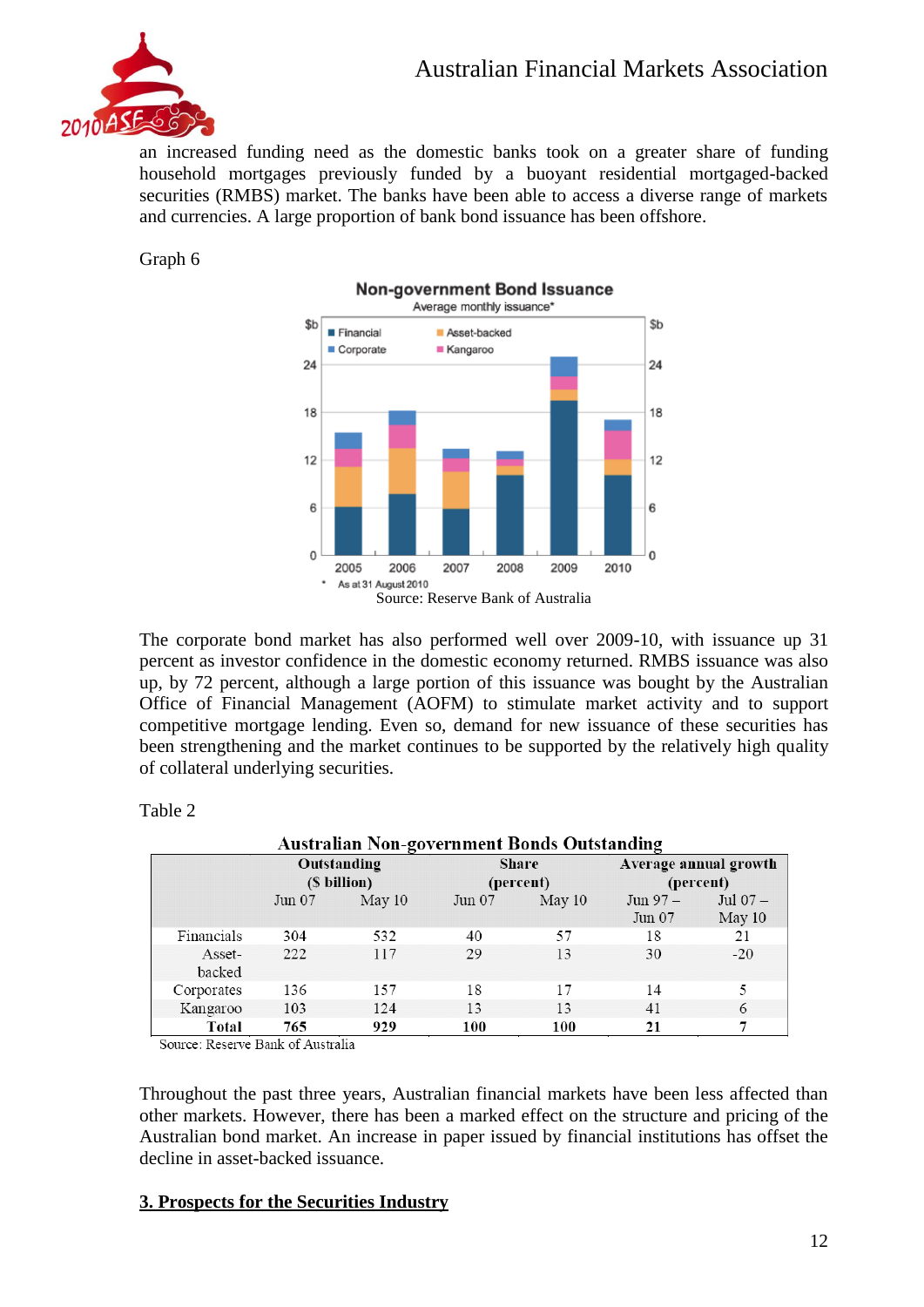

A wide range of regulatory and taxation factors will help to shape the evolution of financial markets over coming years. The paragraphs below briefly identify some of the more significant developments in this regard.

#### **3.1 Transfer of Market Supervision**

On 1 August 2010, the Australian Securities and Investments Commission (ASIC) assumed responsibility for direct supervision of Australia's equities and futures markets, with the transfer of supervisory powers from the Australian Securities Exchange (ASX). ASIC is now responsible for both supervision of real-time trading on all of Australia's licensed markets and enforcement of the laws against market misconduct. The ASX retains responsibility for implementing and regulating market operating rules with respect to trading on its markets.

The securities industry has supported the transfer of supervision, which provides a regulatory framework to meet the needs of a changing and increasingly more complex landscape for market supervision, as well as the emergence of new trading platforms. The industry has undertaken a significant amount of work over the year to ensure that new legislative provisions implementing the transfer and market conduct rules are relevant to the markets being supervised.

#### **3.2 Global Reform to OTC Derivative Markets**

The International Organization of Securities Commissions (IOSCO) has continued to develop its program of work focused on the regulatory framework for over-the-counter (OTC) markets. Current developments in this area are focused on reducing operational and counterparty risk on OTC derivative markets, for example, by establishing central counterparties for the clearing of credit derivatives. In Australia, Government authorities have conducted a review which shows that domestic wholesale OTC markets have shown resilience and integrity during a period of great strain in global financial markets.

The regulatory environment for OTC markets continues to evolve, and developing Australian policy will be influenced by international develops in this area. In particular, the recent passage of the Dodd–Frank Wall Street Reform and Consumer Protection Act in the United States crystallises many major reforms including standardising OTC derivatives that are to be traded on exchanges and cleared through regulated central counterparties. In responding to regulatory changes in global markets, the challenge for Australia is the need to preserve its advantages as a relatively small but flexible, adaptive and well regulated financial market.

#### **3.3 Global Developments on Prudential Regulation**

A significant program of work is underway, driven by various international bodies including the G-20, Financial Stability Board and the Basel Committee on Banking Supervision (BCBS) to strengthen bank capital and liquidity requirements in light of lessons learnt from the financial crisis. The emerging Basel standards will clearly have an important bearing on the approach taken by the Australian Prudential Regulation Authority (APRA) to supervising banks operating in Australia.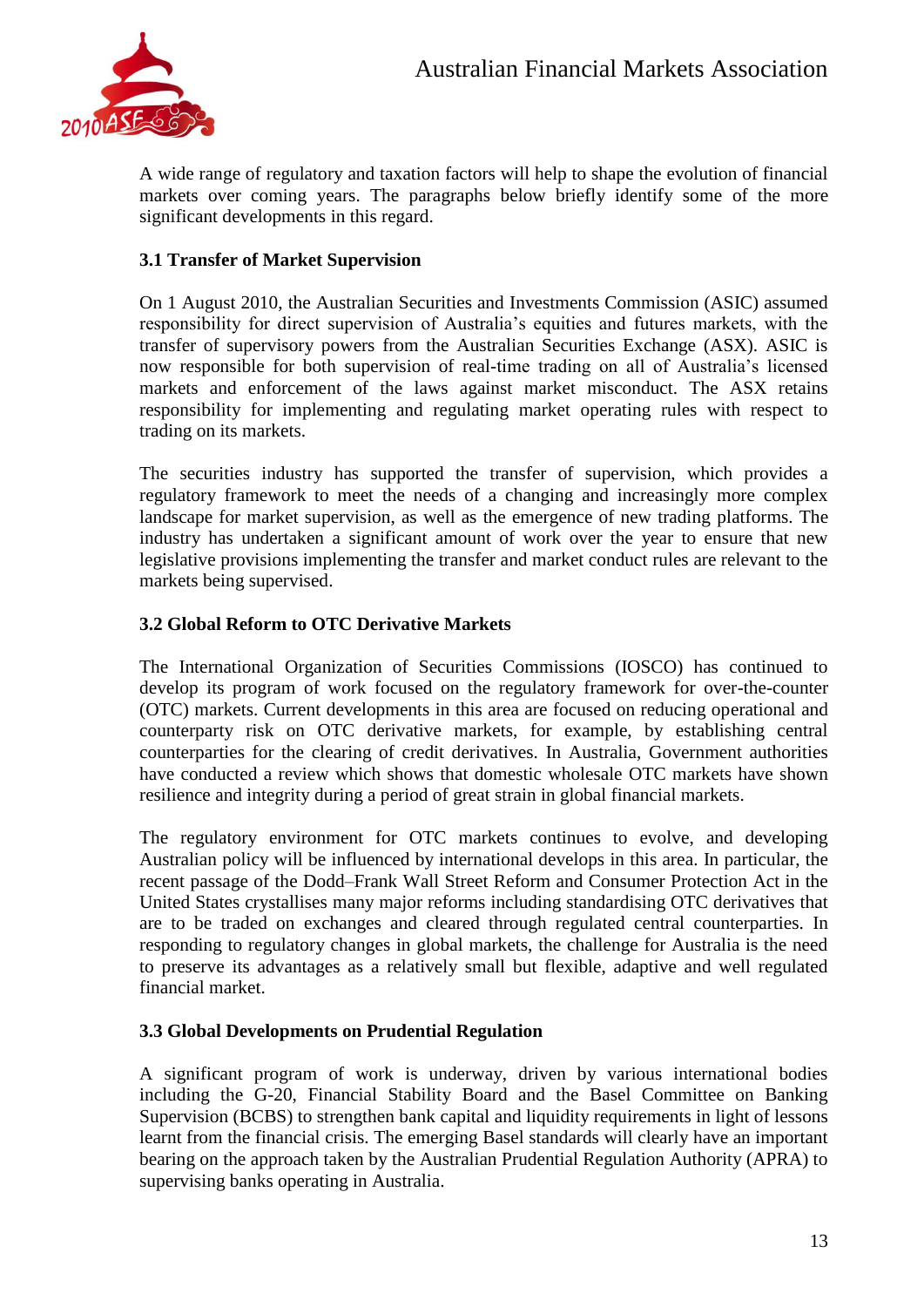

Whilst Australian banks are well-capitalised and strong performers relative to their global peers; the proposed changes will present challenges. The most obvious and serious policy constraint facing banks in Australia is that there are insufficient high quality liquid assets to meet the banking system's liquid assets requirement under the Basel proposals. We are concerned that the proposals would consequently have a significant adverse impact on the efficient operation of Australia's financial markets.

The immediate challenge for the Basel Committee is to provide a global regulatory framework that enables national regulators to react to and manage the specific needs of their domestic banking system.

#### **3.4 Retail Products and Investor Protection**

The Government has been attuned to concerns about the impact of equity market devaluation on retail investors in leveraged financial products, such as margin lending. Although the instances of hardship created by the market downturn has been limited, the Government is working with industry to enhance disclosure around risks and the framework for regulating credit providers.

In Australia, the retail market is able to invest in a range of financial products with varying risk attributes. Within the context of the effects of recent market volatility, the Government more generally is reconsidering the need for the industry to be more proactive in assessing client suitability for a range of complex products. ASIC is also working with the industry to ensure that disclosure of risks for structured and other complex retail products are appropriate.

#### **3.5 Taxation Reform**

A wide ranging review of the tax system was carried out over the year, which resulted in a number of significant reform recommendations. The Government has stated that it will remove interest withholding tax on interest paid on offshore borrowings by financial institutions operating in Australia. This reform has been supported by the industry, which should assist in reducing the costs to financial institutions in sourcing funds from offshore markets.

The Government has also announced that investors will be able to obtain a 50 percent tax discount for the first \$1,000 of interest they earn, including interest on deposits, bonds. debentures and annuity products. This proposal has also been supported by the industry, which had sought incentives to encourage Australians to save through deposits, which are disadvantaged relative to other investment opportunities.

The status of these reform measures will become more certain over coming months.

#### **3.6 Australia as a Financial Services Hub**

Over the past two years, the Government has progressed a program of initiatives to develop Australia as a financial services hub. A range of measures have already been implemented, including the reduction of interest withholding tax on distributions by Australian managed funds to non-residents.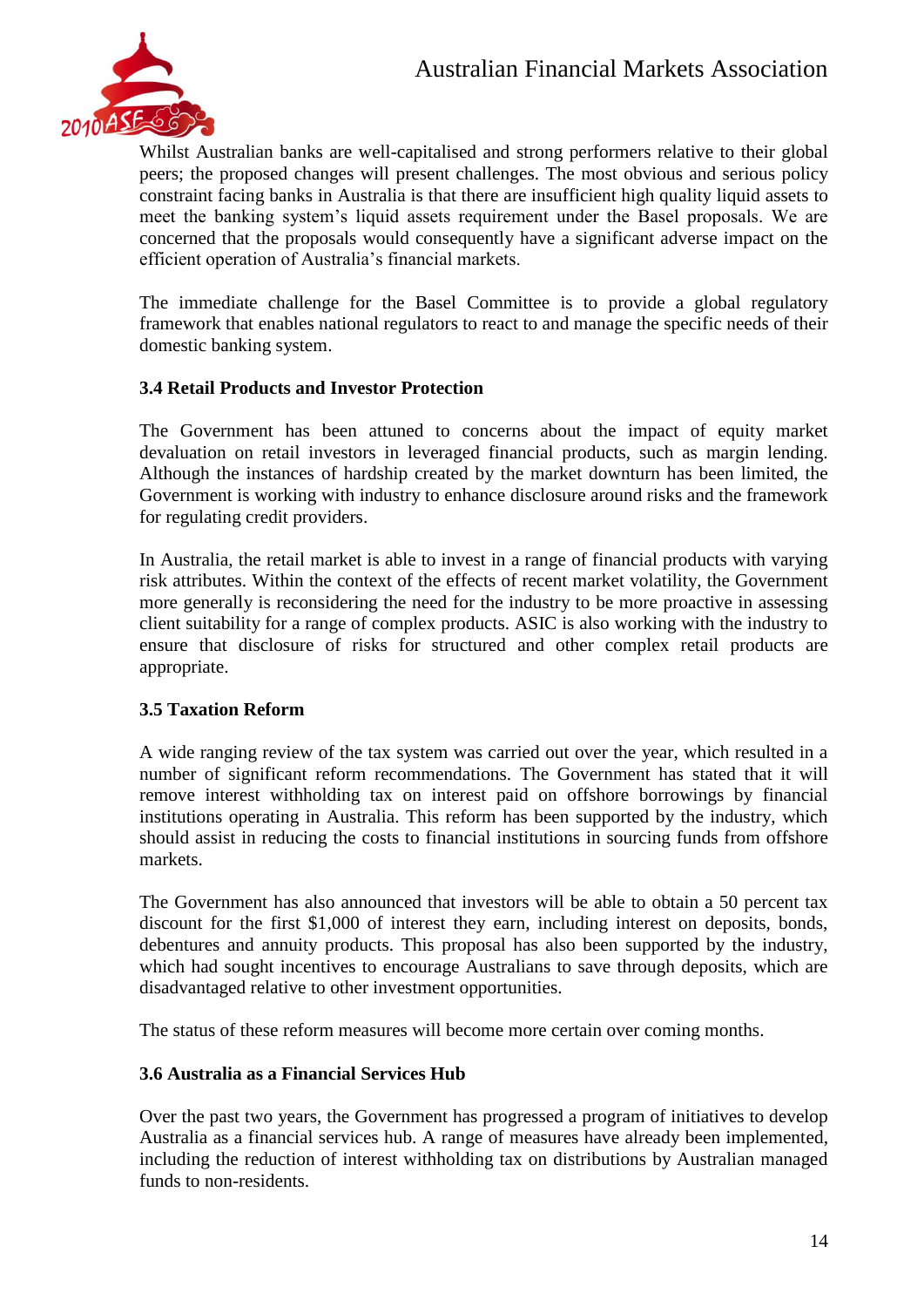

A range of more substantial measures is currently being developed with industry, such as improving emerging market segments, including the retail corporate bond market andIslamic finance. Initiatives in these areas have the potential to provide new financing options for business and to facilitate portfolio diversification by investors. The Government has also indicated it will encourage the growth of offshore funds under management in Australia by creating an Investment Manager Regime which would provide tax certainty to non-resident investors, and developing an Asian Region Funds Passport regime to enable funds offered in one country to be offered in another passport country.

#### **3.7 Selected Other Issues**

The Australian Government's work on establishing a broad-based emissions trading scheme in Australia has stalled as legislation to implement the trading scheme has been rejected by Parliament. The industry is supportive of the development of an emissions trading market,which would create new business opportunities. The new minority Government has not indicated its policy intentions with regards to an emissions trading scheme.

Achieving a more gender neutral balance in corporate Australia has received greater focus over the year, with the ASX changing its corporate governance rules to require listed entities to establish and disclose a policy concerning diversity, which includes measurable objectives for gender diversity. This initiative follows recent data showing a decline in the percentage of women on the boards of the top ASX 200 listed companies since 2006.

Association Contact: Denise Hang Associate Director, Policy Australian Financial Markets Association dhang@afma.com.au